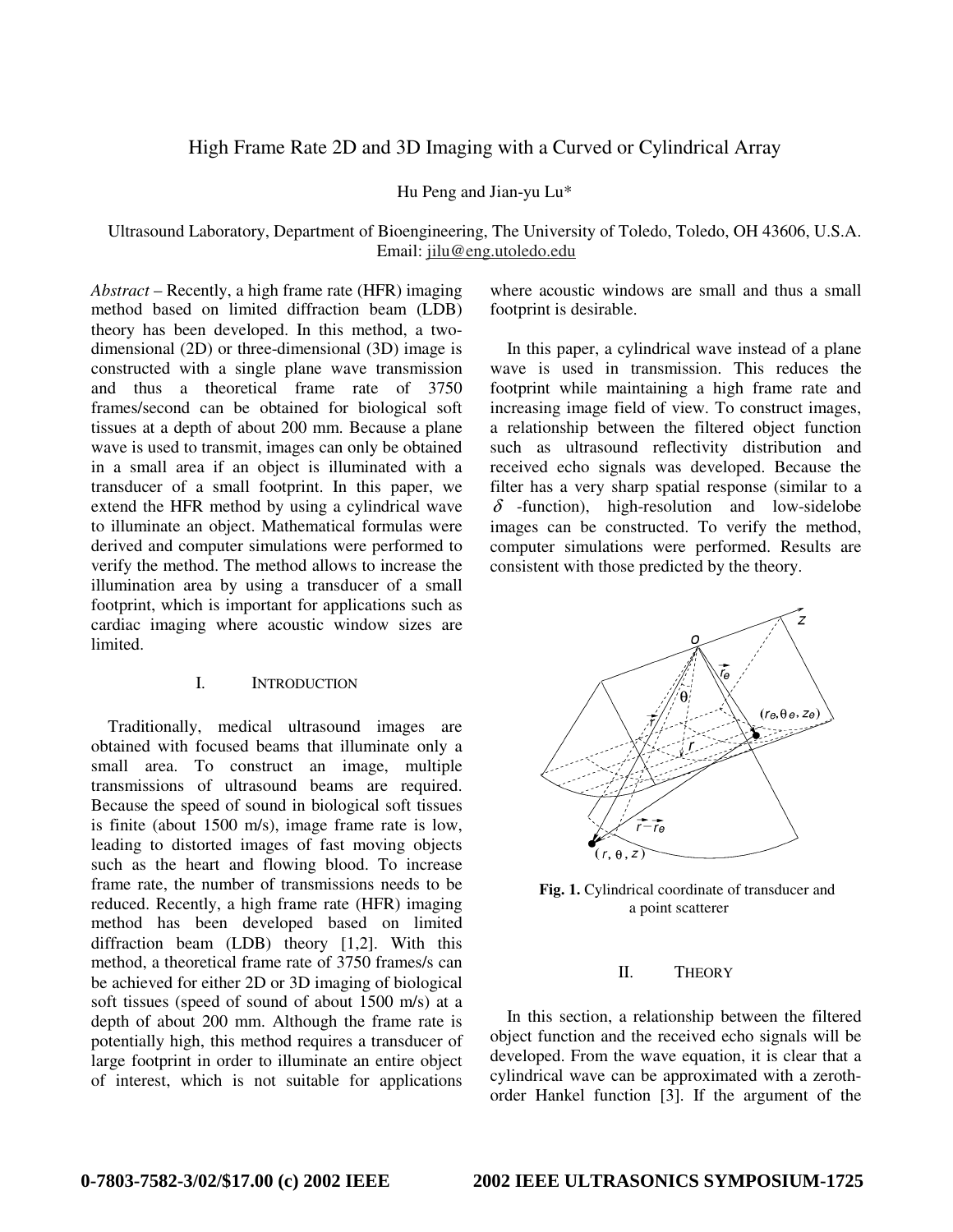Hankel function is much larger than 1, we have the following approximation:

$$
p(r,k) \approx A(k) \frac{e^{ikr}}{\sqrt{kr}},\tag{1}
$$

where *k* is the wave number,  $r = \sqrt{x^2 + y^2}$  is the radial distance along the propagation direction of the cylindrical wave, and  $A(k)$  is the transmission transfer function of the transducer.

From Eq. (1) and the Rayleigh-Sommerfeld diffraction formula [4], the temporal spectrum of the echo signal received from a transducer element at  $(r_e, \theta_e, z_e)$  is given by (see Fig. 1 for the coordinate system):

$$
R(k, \theta_e, z_e) = \frac{\sqrt{k}}{i2\pi} A(k) T(k) \iiint_V dr d\theta dz f(r, \theta, z)
$$

$$
\times \frac{e^{ikr + ik\sqrt{r^2 + r_e^2 - 2r_e \cos(\theta_e - \theta) + (z_e - z)^2}}}{r^2 + r_e^2 - 2r_r e \cos(\theta_e - \theta) + (z_e - z)^2}
$$
(2)
$$
\times \sqrt{r} (r \cos(\theta_e - \theta) - r_e),
$$

where  $\theta$  is polar angle, r is the radius, z is the axis of the cylinder, which is perpendicular to the plane defined by *r* and  $\theta$ , and *V* is the volume of object. *T*(*k*) is the reception transfer function of the transducer, and  $f(r, \theta, z)$  is the object function, where  $(r, \theta, z)$  represents the coordinate of a point scatter.

Our objective is to construct the object function from (2). It is clear that (2) is a convolution of the functions  $f(r, \theta, z)$  and  $h(k, r, \theta, z)$  in terms of both  $\theta$  and *z*, i.e.,

$$
R(k, \theta_e, z_e) = \int_{r_e}^{\infty} dr f(r, \theta, z) *_{\theta, z} h(k, r, \theta, z), \quad (3)
$$

where  $*_{\theta, z}$  represents the convolution in terms of both  $\theta$  and *z*, and  $h(k, r, \theta, z)$  is defined as:

$$
h(k, r, \theta, z) = \frac{\sqrt{k}}{i2\pi} A(k)T(k)
$$
  

$$
\times \frac{e^{ikr + ik\sqrt{r^2 + r_c^2} - 2rr_c \cos\theta + z^2}}{r^2 + r_e^2 - 2rr_c \cos\theta + z^2} \sqrt{r}(r \cos\theta - r_e),
$$
 (4)

Taking Fourier transform on both sides of (3), we have:

$$
\tilde{R}(k, k_{\theta}, k_{z}) = \mathcal{F}_{\theta, z} \{ R(k, \theta, z) \}
$$
\n
$$
= \int_{r_{e}}^{\infty} dr \tilde{F}(r, k_{\theta}, k_{z}) \tilde{H}(k, r, k_{\theta}, k_{z}),
$$
\n(5)

where  $\tilde{R}(k, k_a, k_a)$  and  $\tilde{H}(k, r, k_a, k_a)$  are the Fourier transform of  $R(k, \theta, z)$  and  $h(k, r, \theta, z)$ , respectively, in terms of both  $\theta$  and *z*.

Multiplying both sides of (5) with  $\tilde{H}^*(k, r', k_{\theta}, k_z)$ , where "∗" represents complex conjugation, and then integrating the results over the wave number, *k* , we have:

$$
\tilde{R}'(r',k_{\theta},k_{z}) = \int_{-\infty}^{\infty} dk \tilde{R}(k,k_{\theta},k_{z}) \tilde{H}^{*}(k,r',k_{\theta},k_{z})
$$
\n
$$
= \int_{r_{\epsilon}}^{\infty} dr \tilde{F}(r,k_{\theta},k_{z}) G(r,r',k_{\theta},k_{z}),
$$
\n(6)

where

$$
G(r, r', k_{\theta}, k_z) = \int_{-\infty}^{\infty} dk \tilde{H}(k, r, k_{\theta}, k_z) \tilde{H}^*(k, r', k_{\theta}, k_z).
$$
\n(7)

It is clear from (6) that the point spread function (PSF) of the imaging system is given by:  $g(r, r', \theta, z) = \mathcal{F}_{k_{\theta}, k_z}^{-1} \{ G(r, r', k_{\theta}, k_z) \}$ . From Fig. 2, one can see that the PSF has a sharp peak around  $r = r'$ ,  $\theta = 0$ , and  $z = 0$ , and thus the following relationship can be assumed:

$$
|g(r,r',\theta,z)| \approx |g'(r-r',\theta,z)|. \tag{8}
$$

From (6) and (8), the object function can be constructed approximately:

# **2002 IEEE ULTRASONICS SYMPOSIUM-1726**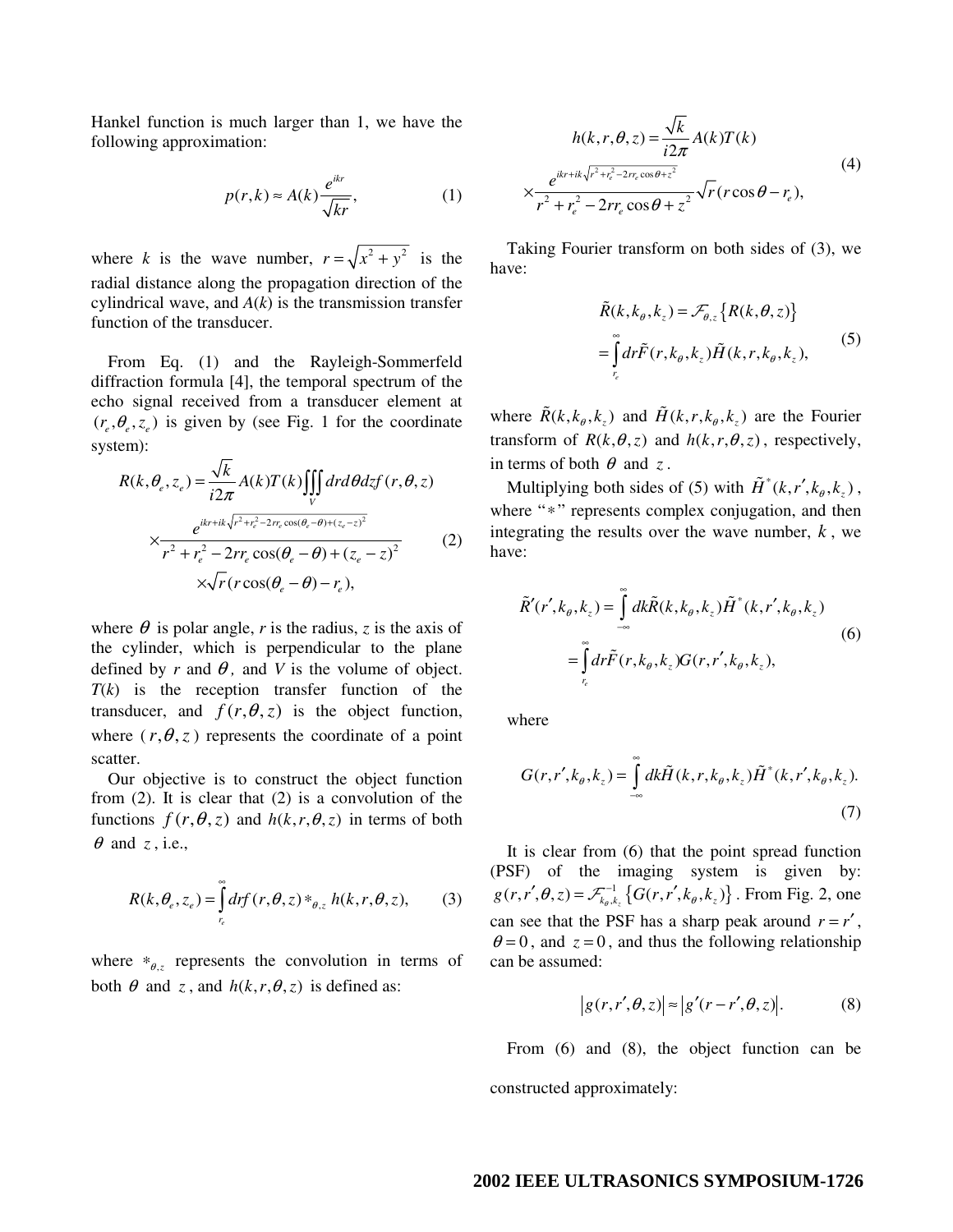$$
f'(r, \theta, z) \approx \mathcal{F}_{k_{\theta}, k_z}^{-1} \{ \tilde{R}'(r, k_{\theta}, k_z) \}
$$
  
\approx f(r, \theta, z) \*\_{r, \theta, z} g'(r, \theta, z) \approx f(r, \theta, z), (9)

where  $*_{r, \theta, z}$  represents the convolution with respect to  $r, \theta$ , and z. For an ideal imaging system where  $g'(r, \theta, z)$  is a  $\delta$ -function,  $f'(r, \theta, z)$  is the object function,  $f(r, \theta, z)$ .



**Fig. 2**. Theoretical (top row) and constructed (bottom row) point spread functions (PSF) of the cylindrical wave imaging system in  $z - \theta$  ((a) and (d)),  $r - \theta$  ((b) and (e)), and  $r - z$  ((c) and (f)) planes.

#### III. SIMULATION

To verify the theory developed in the previous section, computer simulations were performed. In the simulation, the following parameters were assumed: the transducer had a center frequency of 1.5 MHz, the combined transmission and reception transfer function,  $A(k)T(k)$ , was represented with a Blackman window function with a full width at half maximum (FWHM) or –6dB bandwidth of about 81% of the center frequency, the speed of sound of the medium was 1500 m/s, the radius of the cylindrical transducer,  $r_e$ , was 40 mm; the width of the transducer in the *z* direction was 50 mm, the angular width of the transducer was  $90^\circ$ , the number of elements of the transducer was  $128 \times 128$  (along z and  $\theta$  directions), and objects were composed of point scatterers. In transmission, all the array elements were excited simultaneously to produce a cylindrical wave, which was obtained with the Rayleigh-Sommerfeld diffraction formula. Echoes from the object were received with the same array and processed to construct images with the theoretical analysis in the previous section. I.e., the steps below were followed:

- 1) Simulating the transmission wave with the Rayleigh-Sommerfeld diffraction formula.
- 2) Obtaining Fourier transform of received signal (see (5)) in terms of both  $\theta$  and  $z$  :  $\tilde{R}(k, k_{\theta}, k_{z}) = \mathcal{F}_{\theta, z} \{R(k, \theta, z)\}.$
- 3) Multiplying the result with a known function, \*  $\tilde{H}^*(k, r', k_a, k_a)$ , and then integrating it over k (see  $(6)$ ).
- 4) Constructing image with an inverse Fourier transform (see (9)).

Two objects were used in the simulations. One contains a single point scatterer (Fig. 1) and another has 9 point scatterers located at three perpendicular planes (Fig. 3). The center of the objects is located at  $(r_0, 0, 0)$ . Constructed images of these objects are shown in Figs. 2 and 4, respectively.



**Fig. 3.** A 3D object consisting 9 point scatterers in three orthogonal planes.

Figs. 2(a), 2(b), and 2(c) show the calculated PSF,  $|g'(r-r', \theta, z)|$  (see (8)), in  $z - \theta$  ( $r = r' = 90$  mm),